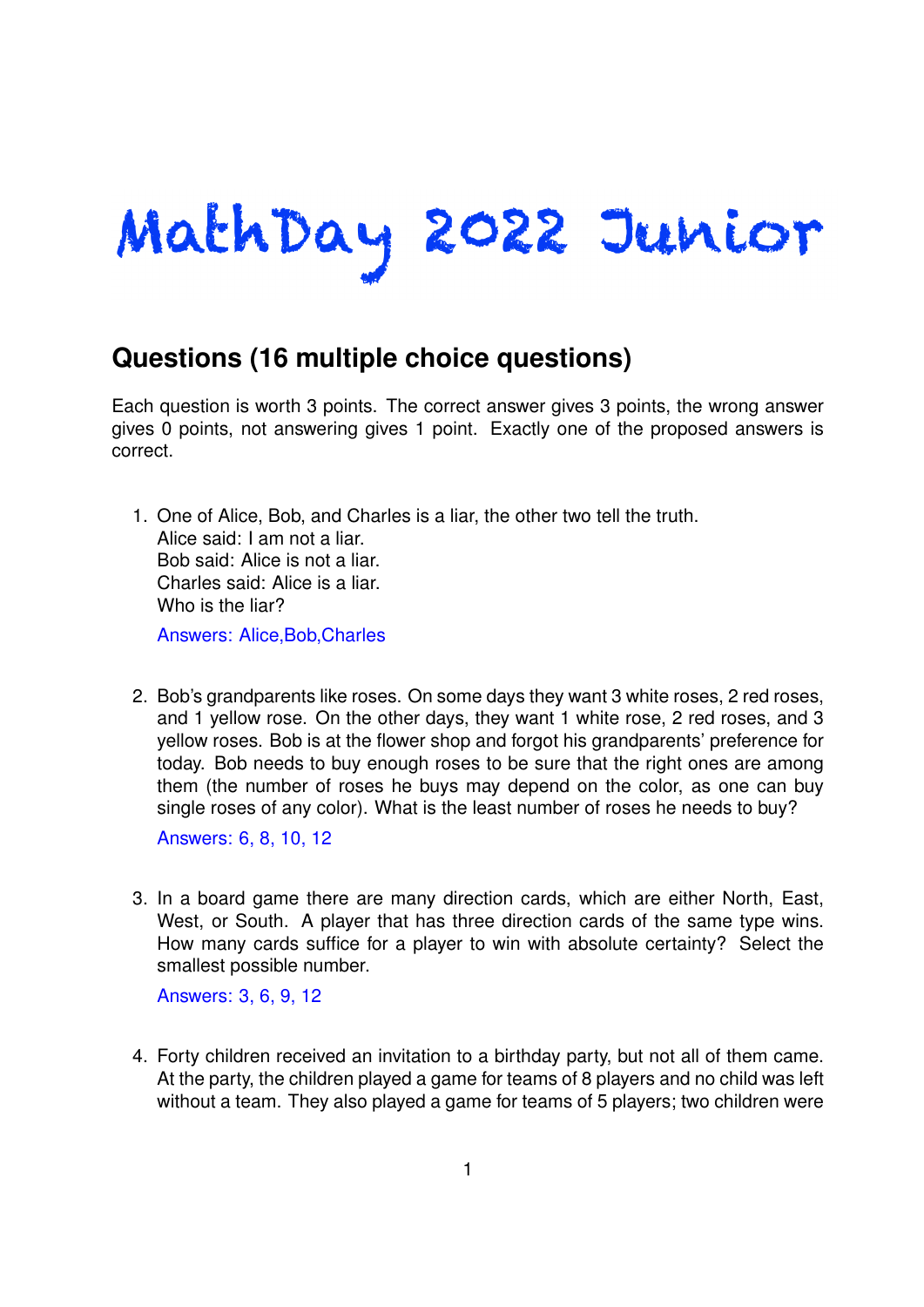left without a team and they became referees for this game. How many children were at the party?

Answers: 12,20,24,32

5. You have two identical apples, one banana, and one orange. You have to give them to four children (Alice, Bob, Charles, and David), so that each child receives exactly one piece of fruit. In how many different ways can you distribute the pieces of fruit to the children?

Answers: 4, 6, 8, 12

6. The frame for a painting should be in the form of a rectangle with a rectangular hole inside. To build such a frame you are given 4 pieces of wood. They all are 10 cm wide, but two of them are 40 cm long while two of them are 60 cm long. You can build different frames out of them by gluing the pieces of wood together. What is the largest hole that you can obtain inside the frame? Consider your result in square centimeters.

Answers: 1000, 1200, 1500, 1600

7. You have to solve 200 mathematical problems, and fortunately the genie of the lamp will help you by fulfilling some wishes. Wish 1 will let you solve 60% of the unsolved problems, Wish 2 will let you solve 40% of the unsolved problems, Wish 3 will let you solve 50 unsolved problems (or all remaining problems, if you have less than 50 unsolved problems left). You can ask two distinct wishes in the order you prefer. Which wishes should you ask to solve most of the problems? For example, the answer (2,3) means that the first wish you ask is Wish 2 and the second wish you ask is Wish 3.

Answers: (1,2), (2,1), (1,3), (3,1)

8. You are driving a remote control toy car on a circuit in the shape of a regular polygon with 10 sides. At the end of each straight segment you turn left at an angle which is strictly between 0 and 180 degrees, and how much you turn is the measure of this angle. How much do you need to turn in total while doing one round on the full circuit, starting from the middle of a side? The answer is in degrees.

Answers: 180,360,900,1800

9. In a foreign land there is a currency called AUR. There are golden coins with value 1AUR, 3AUR and 9AUR. What is the smallest number of coins you need to be able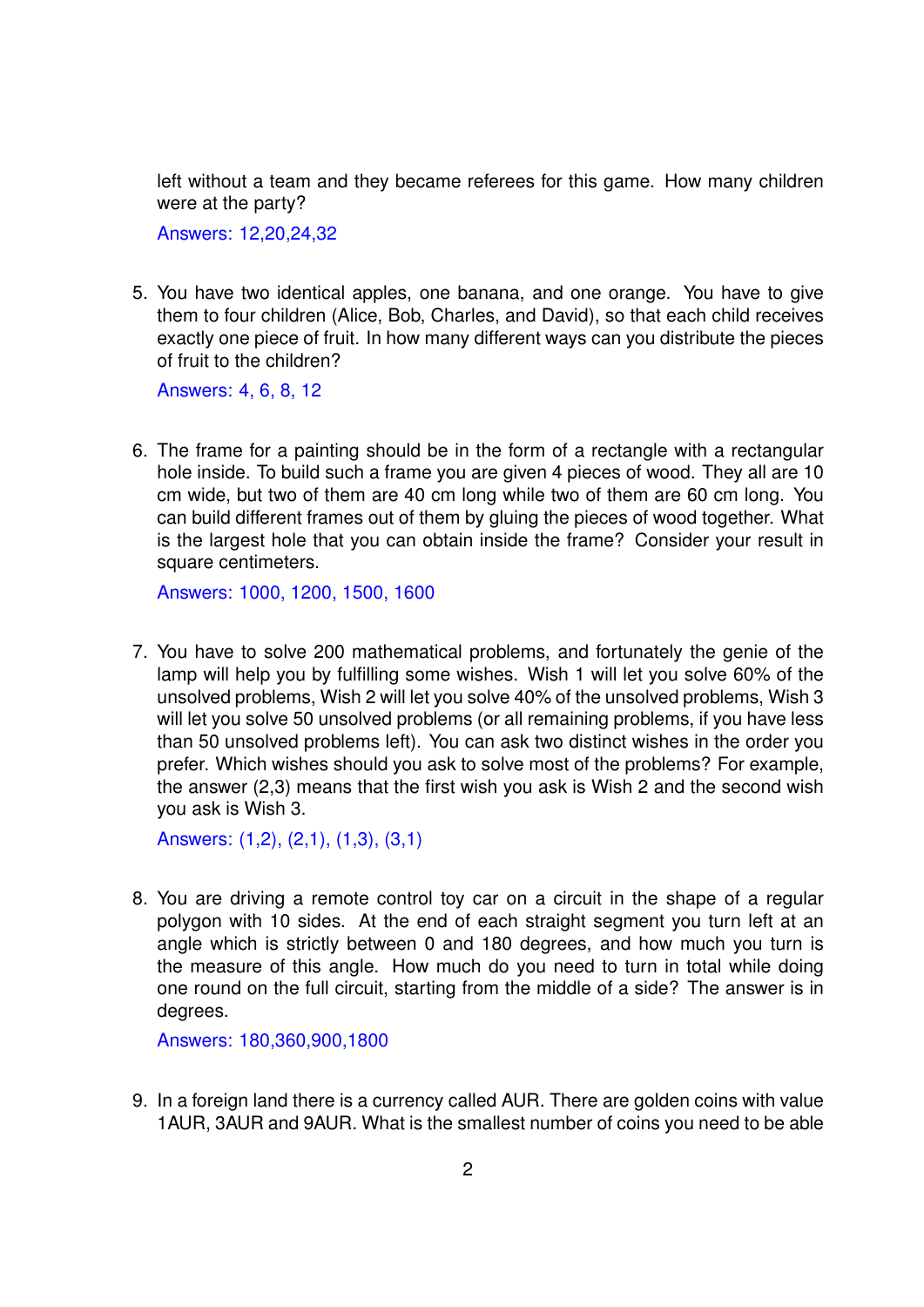to pay any bill in the range from 1AUR to 44AUR? You can choose the coins freely, but you have to choose them before knowing the amount of the bill.

Answers: 7,8,9,10

10. Alice and Zoe, when they run alone, always run at their usual constant speed. Alice runs 1 kilometer in 3:20 (3 minutes and 20 seconds), while Zoe runs 1 kilometer in 4:10. They planned to run together on a 9 km long straight path along the river. But they just texted each other and found that, due to a misunderstanding, they are at opposite ends of the path. Now they start running towards each other. After how much time will they meet?

Answers: 12:30, 13:20, 16:40, 20:00

11. You have 8 sticks to make a closed polygon, and the sides of the polygon must be either horizontal or vertical. If each stick has length 1, what is the largest area that you can obtain by using all sticks? As unit measure for the area consider the square of the unit length.

Answers: 3,4,5,6

12. There are two fair dice with four faces. The first die is red and the second die is blue, and you throw them both at once. On the four faces of each die there are the numbers from 1 to 4. What is the most likely sum of the results of the two dice?

Answers: 4,5,6,7

13. You are in a video call with some friends who are native speakers of the Combish language. You only remember four different words in this language: Xix, Yiy, Ziz, Wiw. Exactly one of them is extremely funny. You know that if you send some of these words to any of your friends, then that friend will start laughing immediately if and only if the funny word is among the words you chose.

You can write exactly one message with some Combish words to each of your friends in the call. You can choose how many words and which words to write. You can send different individual messages, but all messages are sent at the same time. You are then able to check in the video call who is laughing. What is the minimum number of friends that you need in the call so that you are able to determine without doubt the funny word by using the above method?

Answers: 1,2,3,4